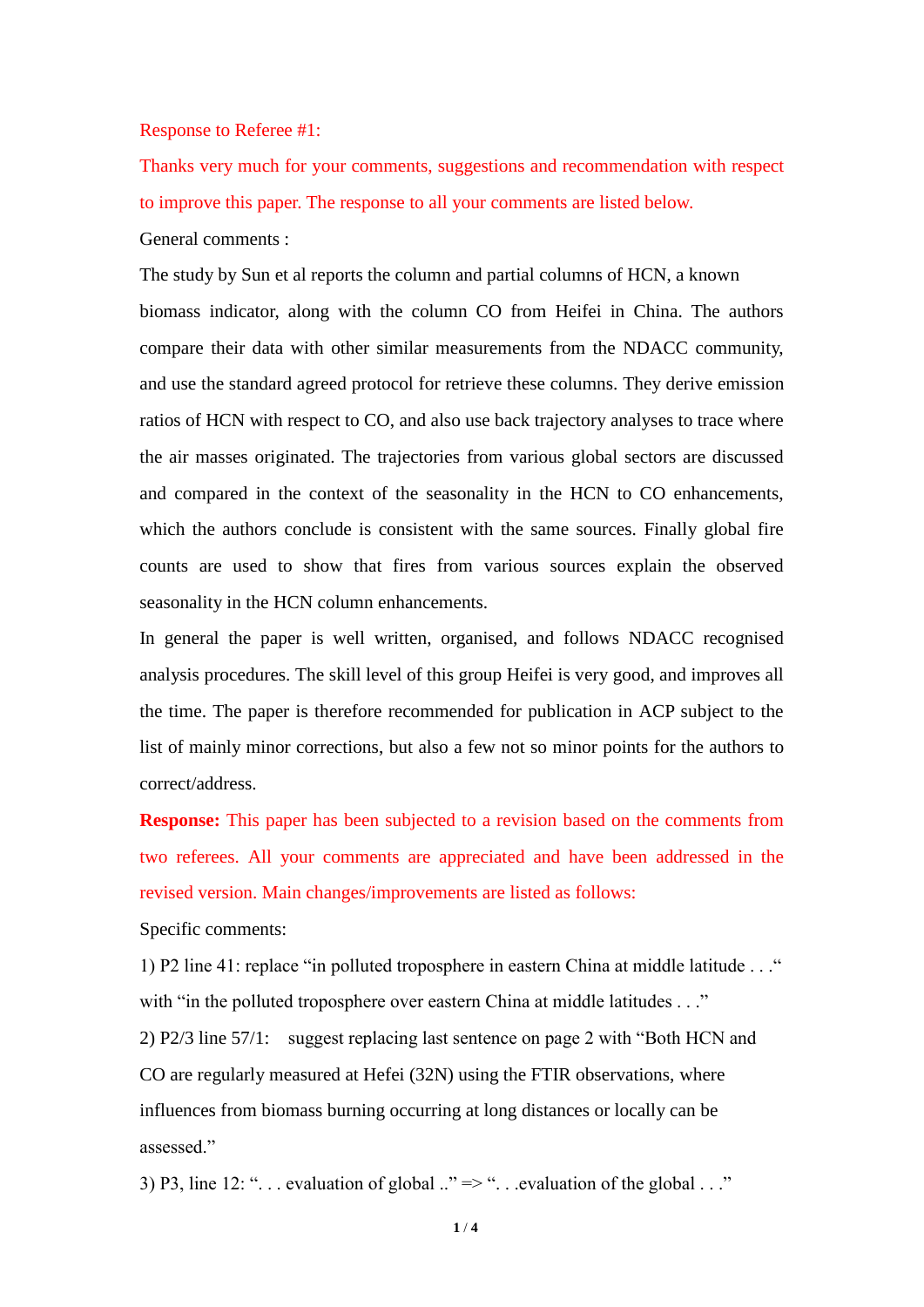## 4) P3, line 30/31: spelt out the "&"

## **Response:** We have done above corrections in the revised version

5) P3 line33: The field stop is employed to maximise the S/N consistent with the maximum frequency possible for the wavenumber range that is selected. Is this is what adapt means? Explain.

**Response:** We have changed this sentence to "The entrance field stop size ranging from 0.80 to 1.5 mm was employed to maximise the SNR consistent with the maximum frequency possible for the selected wavenumber range."

6) P3 caption of figure 1: what is significant about these star spots? Refer to the text for an explanation (just a simple, see section xx). Even so it is not clear on page 16 where this is mentioned, exactly why these points were chosen. Are they the middle of the selected source regions?

**Response:** We have included a new Figure 1 in the revised paper, where the star spots are replaced by six rectangles for tagged CO definitions. It looks more clear than the old ones. Please check.

7) P5, fig 2: Why show the averaging kernel plot of HCN with these two layers when the actual partial column used in this study is from 0 to 15 km? HCN has a dof of 1.3 so there are not 2 independent layers, unlike CO. Perhaps it would be better to plot two averaging kernels for HCN, the total column and the 0-15 km layer?

**Response:** We have done this as your suggestion and plotted two averaging kernels for HCN, the total column and the 0-15 km layer.

8) P5 table 2: I am not sure about the tabulated error for the line intensity for CO and HCN, they seem to be the wrong way around? The reported uncertainty for the line intensity in hitran2008 for CO and HCN is 2-5% and 5-10% respectively. So why is the reported % error for the CO line intensity higher than HCN?

**Response:** In the error analysis, we assume *a priori* error covariance of line intensity as 5% for both CO and HCN. The error in table 2 randomly selected from all measurements shown that the resulting % error for the CO line intensity in the troposphere is higher than HCN.

Some remarks should be clarify: 1, the error analysis may site, measurement, and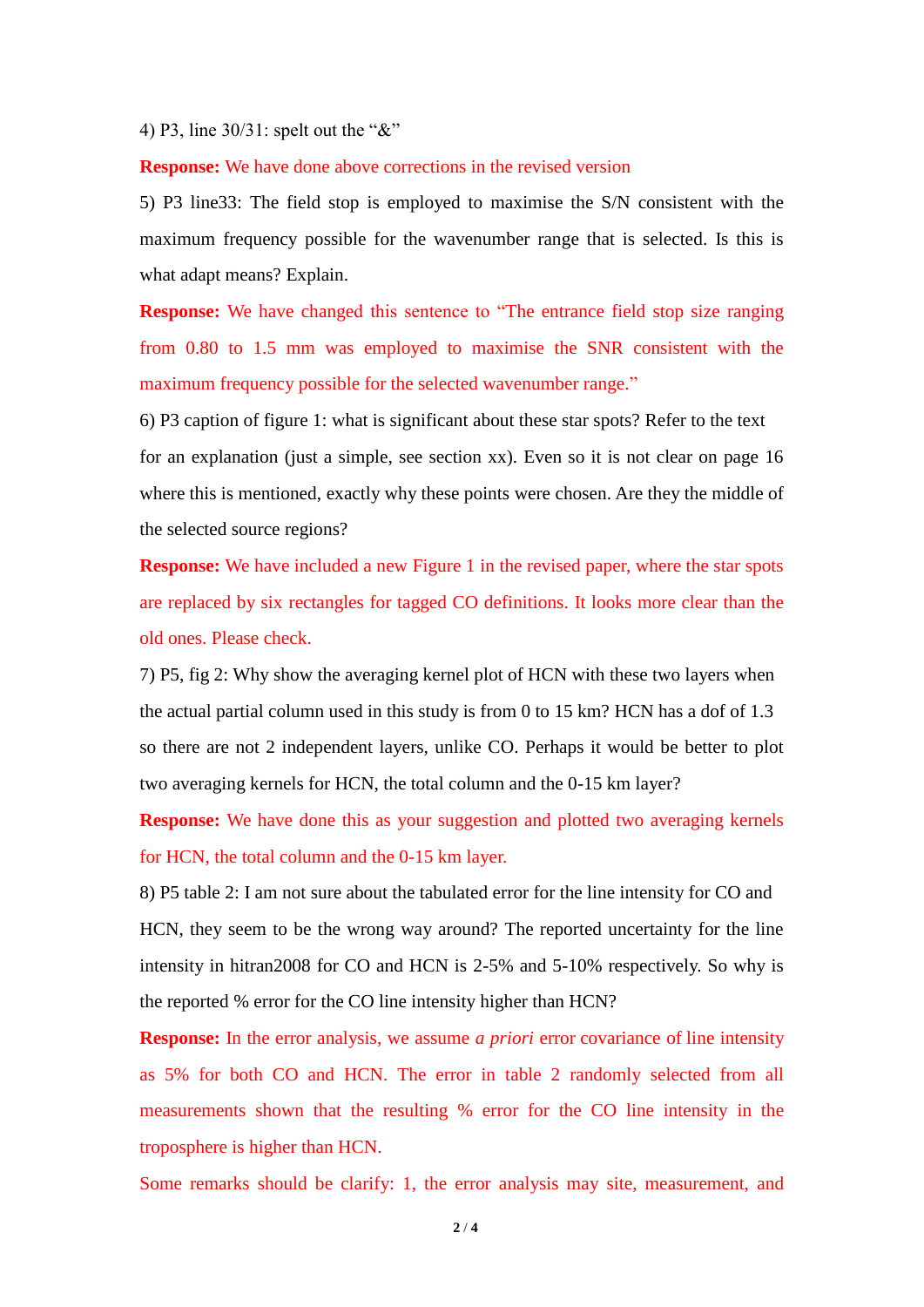layer dependent. For the selected retrieval, the tropospheric AK uncertainties of CO used for error analysis (Rodgers, 2000) are larger than HCN. 2, the error analysis were performed after retrieval, the error in line intensity estimation for either CO or HCN would not impact the time series and thus would not alter the point of this paper. In the revised version, we still set *a priori* error covariance of line intensity to 5% for both CO and HCN, and don't make any revision.

9) P6 line 16: Combine these sentences to read ". . .September > December, while for the tropospheric CO column, ..."

10) P6 line 18: perhaps "phase" is a better word than "timing"? This word is used elsewhere as well.

**Response:** We have done above corrections in the revised version

11) P7, line 6: type in the word "Fig. A"

**Response:** We have moved this figure to supplement. Now Fig.A1 is Fig. S2 in the supplement.

12) P7, line 27: be more specific about what timeframes you are actually comparing, what exactly do you mean by "counterpart"?

**Response:** In the revised version, the "counterpart" has been replaced by "concurrent". The timeframes of NDACC selected for comparison are the same as that of Hefei. This sentence has been changed to " Enhancements of both tropospheric HCN and CO columns between September 2015 and July 2016 at Hefei (32°N) were observed compared to the measurements in other years."

13) P7, line 32: combine these sentences to read ". . .2016, while. . ."

**Response:** We have done this in the revised version.

14) P7/8: Maybe summarise all this information in this paragraph in a table? It is otherwise tedious for any reader.

**Response:** We have condensed all this information to "The enhancements of both tropospheric HCN and CO columns within the same period were also observed at the selected NDACC stations except Ny Alesund (79°N) and Kiruna (68°N). The winter enhancements were not shown over Ny Alesund (79°N) and Kiruna (68°N) because of the polar night in the Arctic which interrupted the observations in winter. The